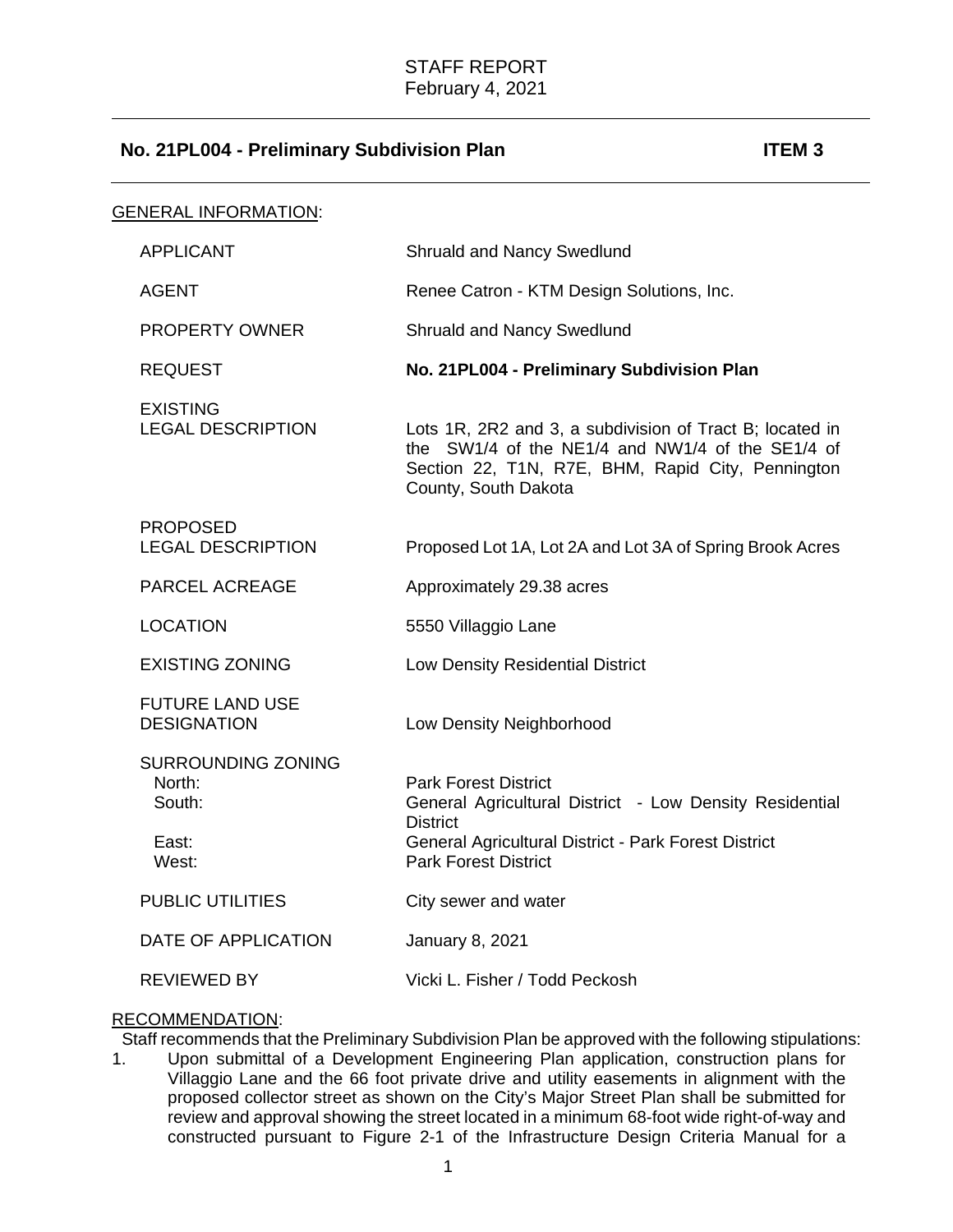collector street or shall meet criteria for obtaining an Exception. If an Exception is obtained, a copy of the approved document shall be submitted with the Development Engineering Plan application. In addition, if an Exception is obtained to waive the requirement to construct the easement(s) extending through the property, then a permanent turnaround shall be constructed at the terminus of Villaggio Lane;

- 2. Upon submittal of a Development Engineering Plan application, construction plans for the 66-foot wide private access and utility easements located on proposed Lot 2A shall be submitted for review and approval pursuant to Figure 2-1 of the Infrastructure Design Criteria Manual for a lane place street or shall meet criteria for obtaining an Exception. If an Exception is obtained, a copy of the approved document shall be submitted with the Development Engineering Plan application. The easements may also be vacated requiring written concurrence from all of the affected utility companies;
- 3. Upon submittal of a Development Engineering Plan application, a cost estimate for the required subdivision improvements shall be submitted for review and approval;
- 4 Prior to approval of the Development Engineering Plan application, a Development Agreement shall be entered into with the City for all public improvements;
- 5. Prior to approval of the Development Engineering Plan application, engineering design reports (in part to include water, sewer, drainage, and pavement) required for construction approval shall be accepted and agreements required for construction approval shall be executed pursuant to Chapter 1.15 of the Infrastructure Design Criteria Manual. In addition, permits required for construction shall be approved and issued and construction plans shall be accepted in accordance with the Infrastructure Design Criteria Manual. All final engineering reports shall be signed and sealed by a Professional Engineer and contain a Certification Statement of Conformance with City Standards, as required by the Infrastructure Design Criteria Manual;
- 6. Prior to submittal of a Final Plat application, the plat document shall be revised to address redline comments;
- 7. Upon submittal of a Final Plat application, surety for any required subdivision improvements that have not been completed shall be posted and the subdivision inspection fees shall be paid; and,
- 8. Prior to the City's acceptance of the public improvements, a warranty surety shall be submitted for review and approval as required.

## GENERAL COMMENTS:

The applicant has submitted a Preliminary Subdivision Plan application to reconfigure three existing lots and to dedicate additional right-of-way for Villaggio Lane. The lots will be sized 3.967 acres, 22.909 acres and 2.466 acres, respectively. The development is to be known as Lots 1A, 2A and 3A of Spring Brook Acres.

The property is located at the northern terminus of Villaggio Lane. A single-family residence and two detached garage structures are located on proposed Lot 1A. The balance of the property is void of any structural development.

A Preliminary Subdivision Plan is a tentative plan of a proposed subdivision requiring the installation of public improvements. Approval of a Preliminary Subdivision Plan by the City Council is required before an applicant can proceed with Development Engineering Plans and a Final Plat application for all or part of the area within the Preliminary Subdivision Plan application.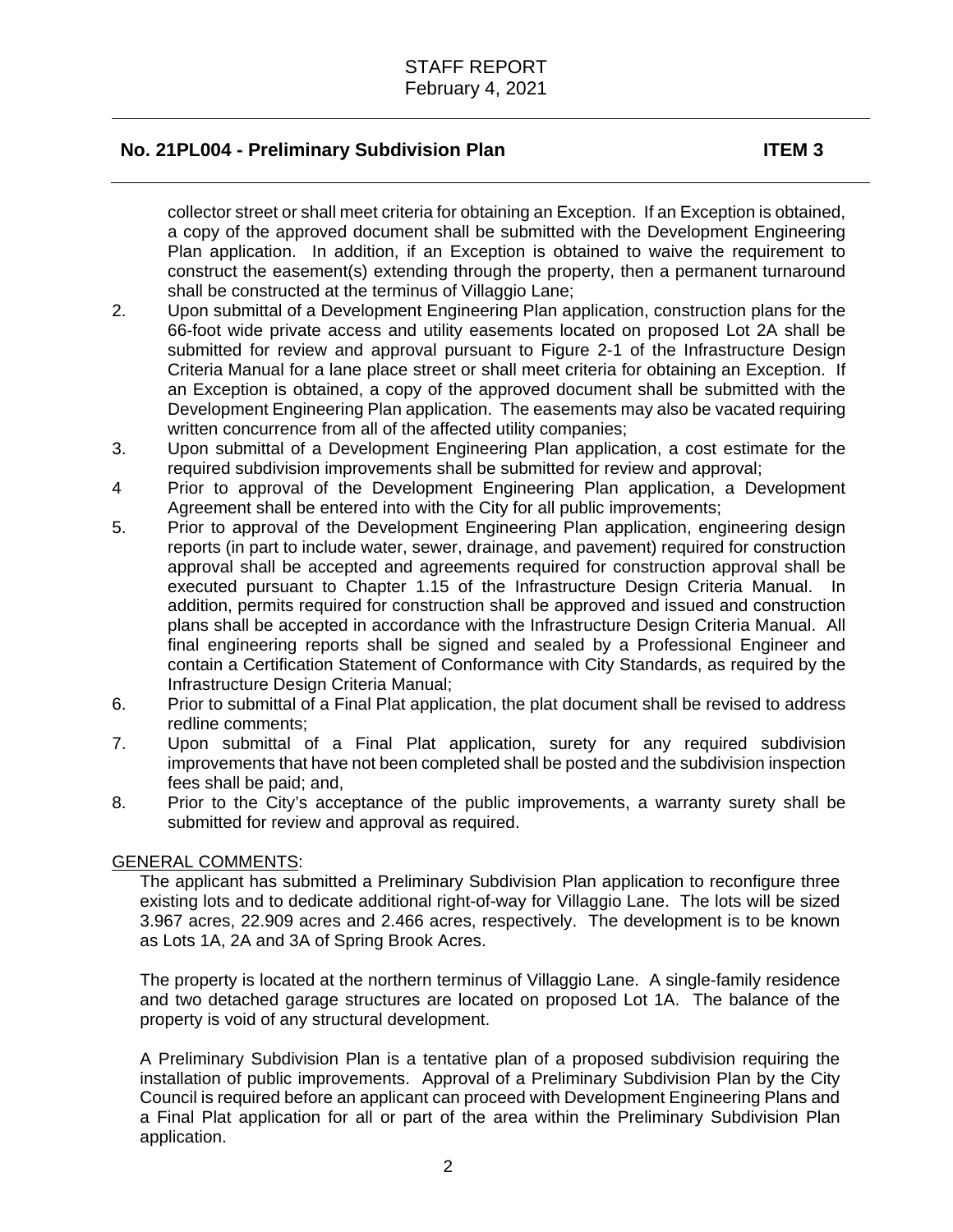#### STAFF REVIEW:

Staff has reviewed the Preliminary Subdivision Plan and has noted the following considerations:

- Zoning: The property is currently zoned Low Density Residential District with a Planned Development Overlay. The City's Future Land Use Plan identifies the appropriate use of the property as Low Density Neighborhood which supports single-family residential development. As such, the proposed plat is in compliance with the City's Comprehensive Plan.
- Collector Street: Villaggio Lane serves as access to the property and is identified as a collector street. An existing 66-foot private drive and utility easement extends north from Villaggio Lane and connects with an existing 66-foot private drive and utility easement shown as "Woodford Drive". The City's Major Street Plan identifies a collector street extending through the property in the general location of the easements. Upon submittal of a Development Engineering Plan application, construction plans for Villaggio Lane and the 66 foot private drive and utility easements must be submitted for review and approval showing the street located in a minimum 68-foot wide right-of-way and constructed pursuant to Figure 2-1 of the Infrastructure Design Criteria Manual for a collector street or must meet criteria for obtaining an Exception. If an Exception is obtained, a copy of the approved document must be submitted with the Development Engineering Plan application. If an Exception is obtained to waive the requirement to construct the easement(s) extending through the property, then a permanent turnaround must be constructed at the terminus of Villaggio Lane.
- Private access and utility easements: The plat document identifies two additional 66-foot private access and utility easements on proposed Lot 2A. Upon submittal of a Development Engineering Plan application, construction plans for the 66-foot wide private access and utility easements must be submitted for review and approval pursuant to Figure 2-1 of the Infrastructure Design Criteria Manual for a lane place street or must meet criteria for obtaining an Exception. If an Exception is obtained, a copy of the approved document must be submitted with the Development Engineering Plan application. The easements may also be vacated on this plat document requiring written concurrence from all of the affected utility companies.
- Water: A 10-inch water main has been extending into the property from the terminus of Villaggio Lane to serve the existing residence located on proposed Lot 1A. Upon submittal of a Development Engineering Plan application, water plans and analysis prepared by a Registered Professional Engineer must be submitted for review and approval in accordance with the Infrastructure Design Criteria Manual. The design report must demonstrate that the water service is adequate to meet estimated domestic flows and required fire flows.

The Fire Department has noted that if fire flow requirements cannot be met, all residential structures within the subdivision must be provided with approved fire sprinkler protection. System design and installation must meet the system requirements of NFPA 13, 13R and 13D, as applicable.

Sewer: An 8-inch sewer water main has been extending into the property from the terminus of